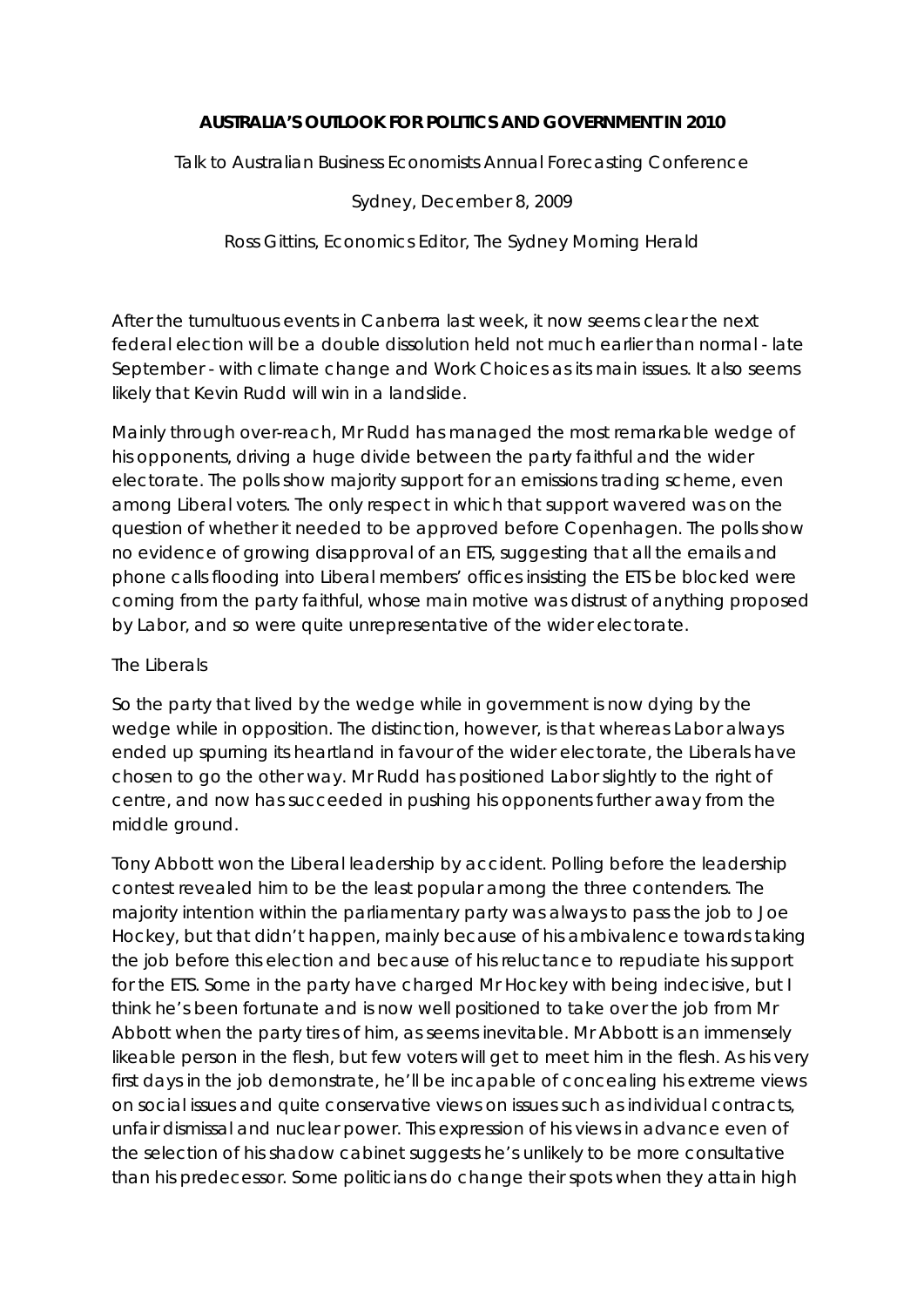office, but I doubt if Mr Abbott will. The pollster Rod Cameron has branded him 'unelectable' and I'll be surprised if the election results don't bear him out.

Mr Abbott has made it clear he intends to be a lot more obstructionist than Malcolm Turnbull was, opposing almost everything the Government tries to get through the Senate. The Opposition is so divided that that just about the only thing it can agree on is hatred of the Labor usurpers. This sentiment is shared by its party faithful, so they too will be gratified. But more pragmatic opposition leaders don't let through a lot of government legislation because of a sense of public duty, they do it because they know the electorate hates obstructionism and negativity in its politicians. Once again, the Libs will be preaching to the choir, not the unconverted.

It's worth remembering that the hardliners in the parliamentary party tend to be senators and people with very safe seats, whereas the moderates who supported Mr Turnbull and wanted the ETS passed and out of the way tend to have marginal seats. So if the party suffers a significant loss of seats at the election, this will tend push it further to the right. Perhaps that could save Mr Abbott after all.

### The ETS legislation

Don't be in any doubt about the status of the ETS. The Government has made clear it remains committed to getting it passed as amended by the agreement with Mr Turnbull. Once you've conceded ground to the rent-seekers, there's no going back. And that means Mr Rudd, who must have a scheme, has no choice but to call a double dissolution. There's no way the Liberals will agree to any ETS , and since there's no way the Government will gain a majority in the Senate at the next election, its only hope of getting the bill passed is at a joint sitting after a double dissolution. Whether or not the election is a double dissolution, it seems likely the balance of power in the Senate will shift to the Greens in their own right. So were the Government simply to try its luck at getting the bill through the next parliament, it would have to throw out all the concessions it has granted to business and move the scheme in entirely the opposite direction, an utterly unattractive prospect for Mr Rudd.

## The Double Dissolution

However, Mr Rudd has no desire to pull on a double dissolution early next year for several reasons: it would clash with state elections in South Australia and Tasmania on March 20; it would put the two houses out of kilter and thus truncate the next term by about a year; it would give Mr Abbott too little time to blot his copybook, and finally because modern politicians seem genuinely reluctant to risk annoying the electorate by calling early elections.

The Government has announced its intention to bring the amended bill back into parliament in February, even though it's highly unlikely to be passed. It has left the press gallery with the impression it will then wait three months and put the bill up to be rejected again. This new trigger, it says, would allow it to take the amended bill to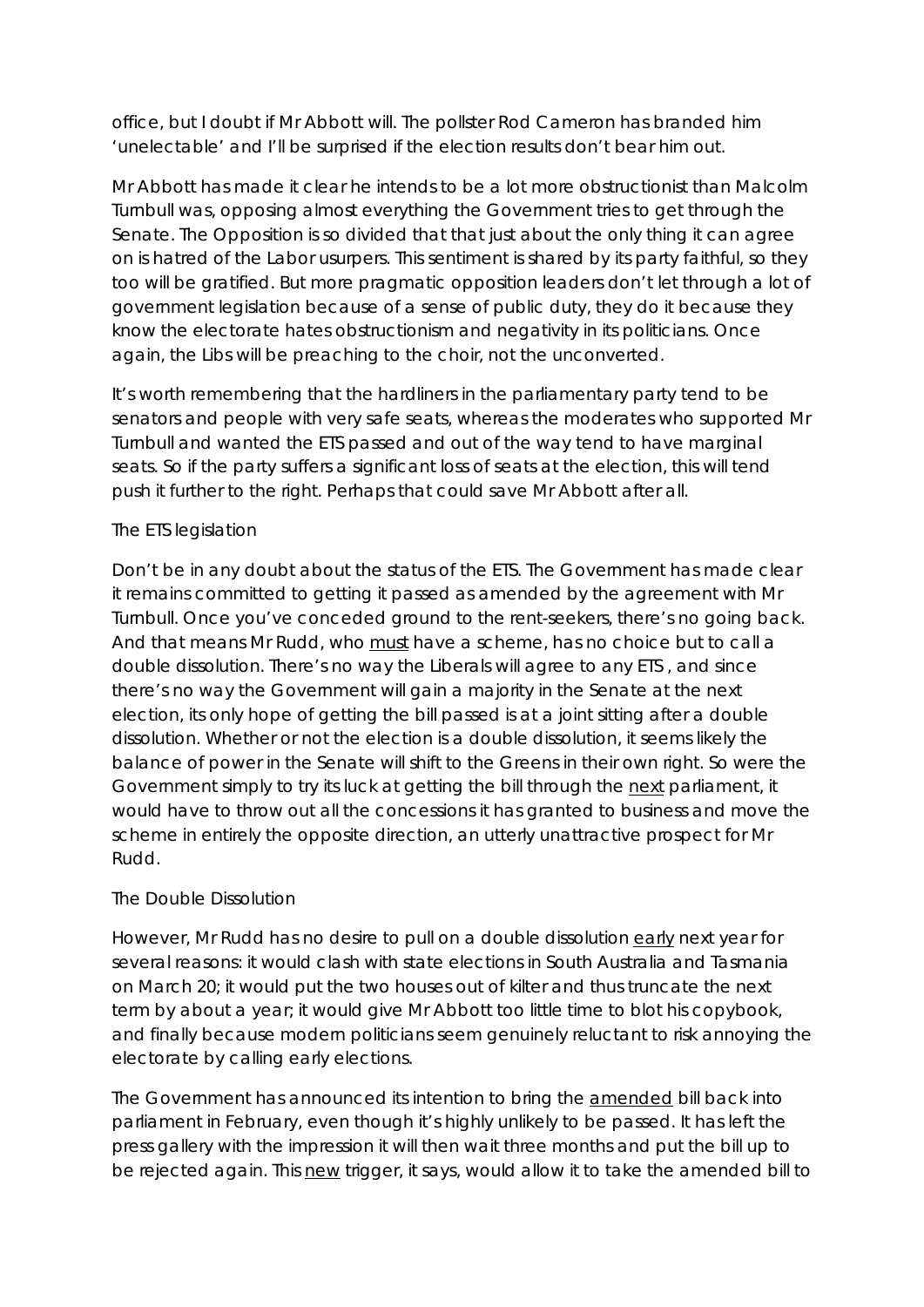the joint sitting rather than the original bill. But I understand the constitution allows it to amend the bill at a joint sitting, so its true motive is probably just to delay the double dissolution until later in the year, for the reasons I've given.

For constitutional reasons, the Government is unlikely to want to hold a double dissolution election before July 1, but it must be called before August 10. This suggests the most likely time for the election to be held is the second half of September - which wouldn't be considered particularly 'early' by most people.

It's not always the case that the rejected bills that provided the trigger for a double dissolution rate much attention in the election campaign, but I have no doubt the ETS will be a key issue in this campaign. The Opposition will run a scare campaign about Labor's 'big new tax' and Labor will have to explain and defend its scheme. But Mr Abbott's and Julie Bishop's inability to stop themselves speaking in defence of individual contracts and unfair dismissal will leave it open for Labor to run its own scare campaign about the return of Work Choices. If I'm right, the 2010 election campaign will be fought on the same two policy issues that contributed most to the Liberals' defeat in 2007 (apart from the it's-time factor). Remarkable.

## Rudd's over-reach

On the face of it, Mr Rudd has brilliantly wrong-footed his opponents, almost guaranteeing they'll perform poorly at the election - and maybe the one after that. But I think it got out of control and he over-reached himself, damaging his opponents more than he intended to and failing to achieve various of his objectives. For a start, he failed to get through legislation he could boast about at Copenhagen. He further debauched his ETS at a cost of \$7 billion but has nothing to show for it; he's lumbered with a double dissolution he pretty clearly didn't want, he's facing a more obstructionist Opposition between now and the election, and has to fight the election trying to counter an almighty scare campaign about 'a big new tax,' a prospect he doesn't relished.

Although he can't avoid a double dissolution if he wants his ETS, it has costs. Because they halve the quota of votes needed to be elected, double dissolutions favour minor parties and disadvantage the major parties in the Senate. Labor's expected to make a net gain of only one Senate seat; Mr Rudd might have done better than that in an ordinary half-Senate election. The number-crunchers expect Senator Fielding to disappear but be replaced by some other independent, and Senator Xenophon to gain a running mate. The Greens would have gained the balance of power in their own right in a half-Senate election, but a double dissolution will give them even more seats.

Mr Rudd was playing politics with policy. Despite agreeing to special concessions earlier this year that made a complex policy even more so, he long ago stopped explaining and defending the ETS, preferring all the attention to be on the brawling Coalition. He did nothing to counter the alarm being spread by Barnaby Joyce and Alan Jones, nor to refute the self-serving exaggerations of various industry lobbies. He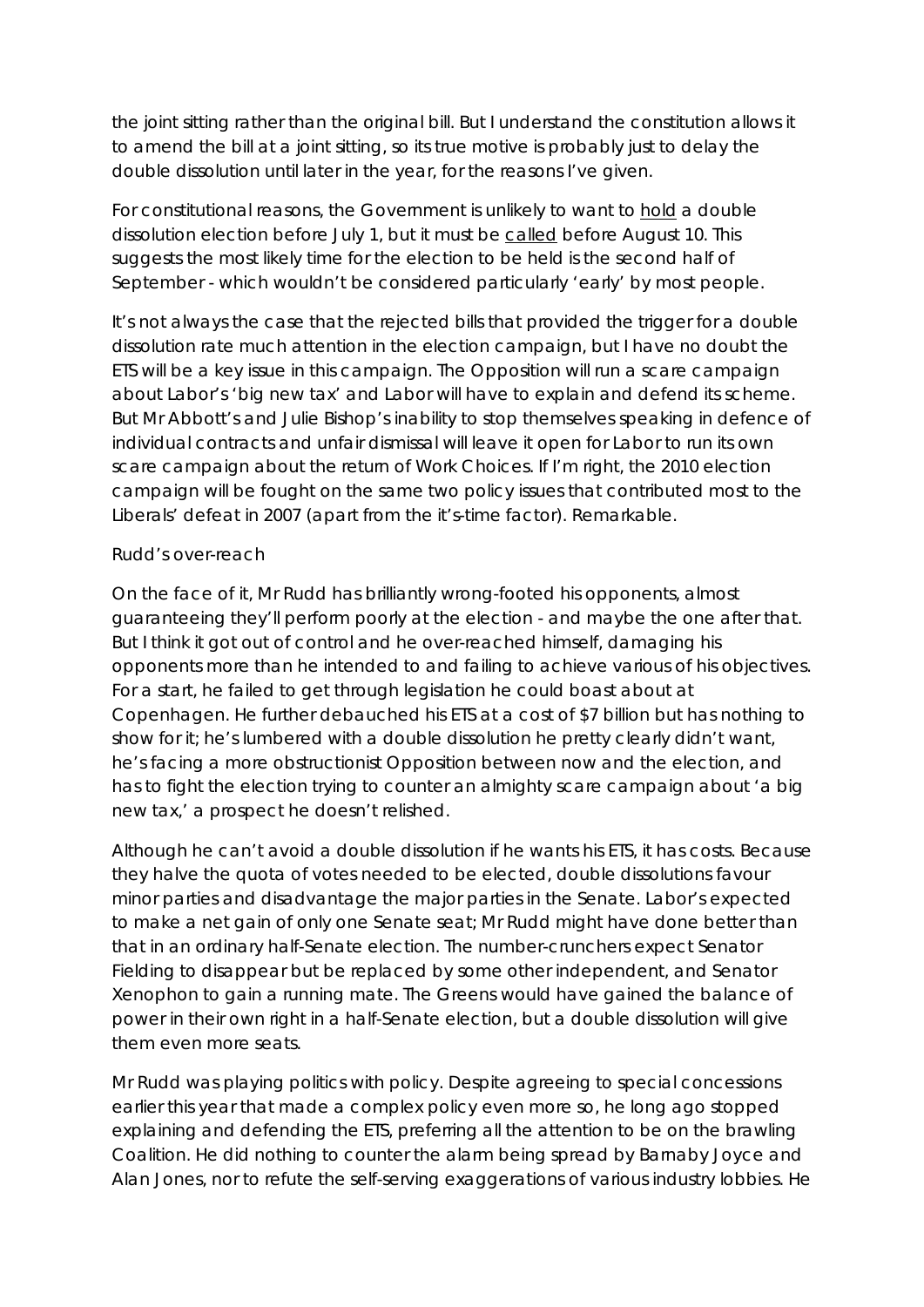allowed the ETS to be further perverted to provide Mr Turnbull with the cover he needed to be able to support the bill, leaving unchallenged the fiction that it was 'deeply flawed' but had now been improved to 'save tens of thousands of jobs'. But in his desire to have the world watch the Liberals tearing into each other he overreached, undermining Mr Turnbull by failing to counter the propaganda spread by Mr Turnbull's opponents in the Coalition, and thereby allow opposition within the Coalition to grow to the point where Mr Turnbull was overwhelmed.

### **The invisible recession**

At this conference two years ago, the greatest problem of the newly elected Rudd Government was that it had won office at a time when a recession was overdue and, with the economy travelling near full employment and the Reserve Bank vigorously applying the brakes, it was facing a high likelihood of recession some time in its first term. At this conference one year ago, after the culmination of the global financial crisis with the collapse of Lehman Brothers, it looked certain we were facing a severe recession, but one that could easily be blamed on forces beyond the Government's control. Kevin Rudd was off the hook: don't blame me, it's the GFC.

What a lot has changed in 12 months. Today, after the application of huge fiscal and monetary stimulus, we're emerging from a recession so mild the public can't see that we had one. So the old business cycle has been completed and a new one begun with only the most moderate collateral damage. Through a combination of good luck and good management - its own and its predecessor's - the Rudd Government is home scot free: it's presided over a recession as feared, but one that generated little pain and no blame. The one small risk is that, as memories fade, the whole thing may come to be regarded by some as a Government beat-up: a lot of carry on about nothing. Such forgetfulness would strength the Opposition's claim that Rudd has gone on a pointless spending spree leaving nothing to show but huge deficits and debt that will burden our children and grandchildren. The fear of government debt does have some potential to worry the economically unsophisticated, but its potency is greatly diminished by the Opposition's general lack of credibility. The fading memory of the cash splashes and the likelihood of further interest rate rises next year won't help Labor's re-election campaign, but they're unlikely to represent a significant problem to a government that remains so popular.

## **The painless Prime Minister**

A further year to observe Kevin Rudd has served only to deepen my disappointment in him and confirm the reservations I expressed last year. He's a much more skilful that is, cynical - politician than most of us realised, but he's no great reformer and, thus, no great leader. He's a weak leader, lacking ideology and conviction apart from his unquenchable desire to stay in power. Combine his lack of commitment to particular policy reforms with his preoccupation with political objectives and you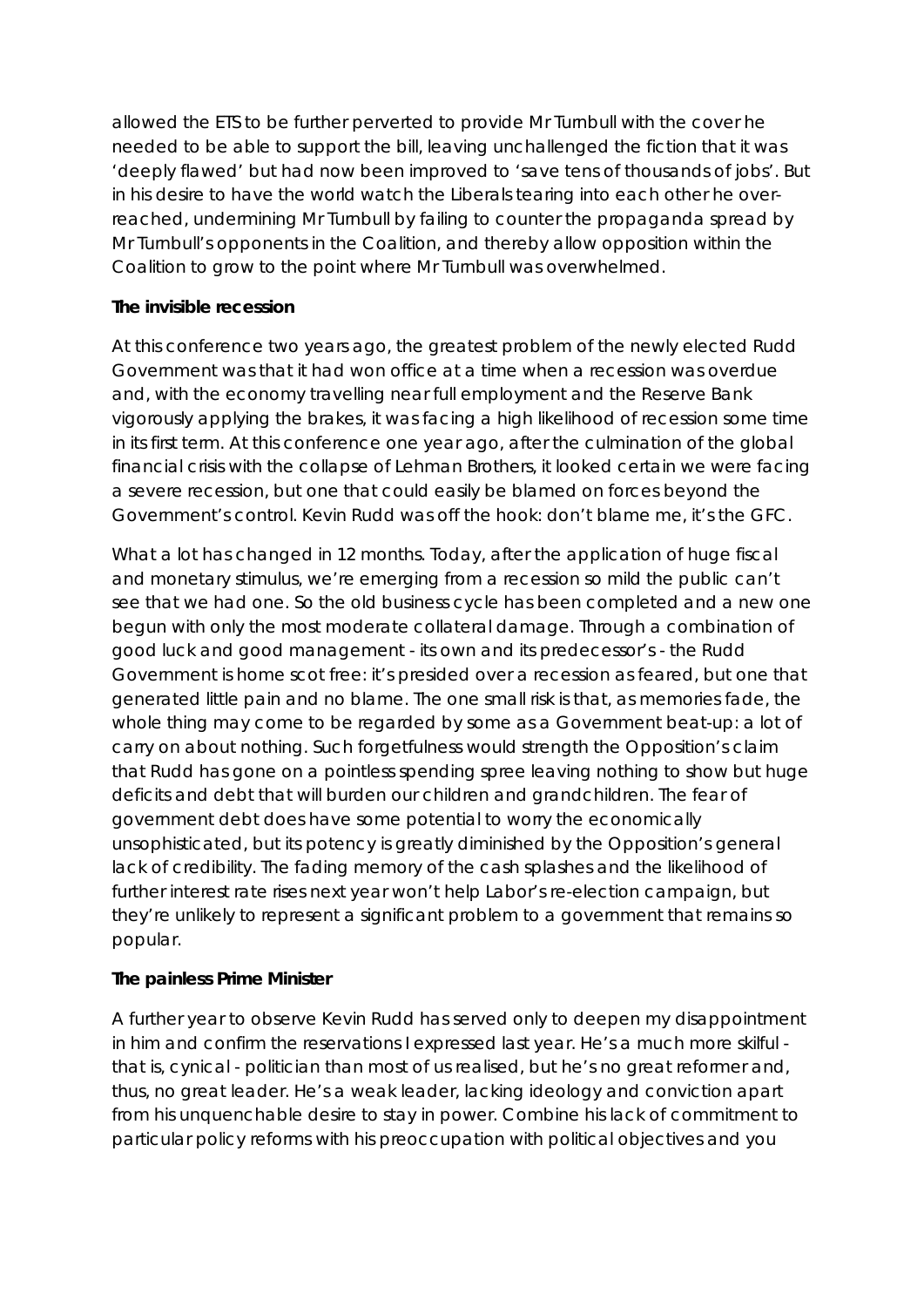understand his reluctance to do anything that imposes pain on anyone and thus could threaten his popularity.

In his unconscious mind he's still in opposition, ready to throw overboard any mildly unpopular policy that could stand between him and (re-)election. Perhaps because of his success with the recession, and partly because of his frenetic pace of activity, it's yet to occur to him that governments get judged by their achievements, rather than their busyness, and that to get truly memorable achievements up and running involves taking risks and putting noses out of joint. John Howard understood this with his determination to introduce his two cherished reforms, the GST and Work Choices. He almost lost an election over the GST and he only pulled back from the full-bore Work Choices when he realise how deeply unpopular it was with Howard's Battlers. It's too early in Mr Rudd's career as Prime Minister for it to have occurred to him that, unless he gets some genuine reforms into place, he risks the same judgment made of Malcolm Fraser: he managed to stay in power for X years, but is there to show for it? A leader who lacked the courage to lead, who was only ever prepared to use his credit points to secure his re-election, never to buy reform.

Mr Rudd is no economic rationalist because he simply hasn't absorbed 'the economist's way of thinking'. From his chronic inability to set priorities or to delegate you see he has no inherent conception of opportunity cost. He has no inbuilt suspicion of interventionist solutions. Combine this with his lack of ideology - his dearth of prior beliefs about how the world works and should work - and you see the best label for him is that he's a 'pragmatic interventionist'. He is pro-business rather pro-market, seeing economists as just another interest group to be propitiated from time to time. He is keen to ensure business remains generally on side, so interestgroup appeasement is a major part of his modus operandi.

From his utterances he has an ambivalent attitude towards economic rationalism, blaming 'neo-liberals' for the global financial crisis and accusing his Liberal opponents of being neo-liberals, while claiming the credit for Labor for all the Hawke-Keating government's microeconomic reforms. He also claims to have instigated an extensive program of micro reform himself through COAG, involving '27 regulatory reform agendas, covering areas such as financial regulation, consumer protection, trade licences, food regulation, occupational health and safety, and chemicals and plastics laws'. Most of this involves answering the call of big business for a 'seamless economy' through the reduction of differences between the states. It's true that a huge program has been initiated, but it's also true that negotiations have bogged down and little progress has been made in two years, partly because the prime ministerial caravan has moved on to other, greener fields. Mr Rudd loves the grand gesture - signing the Kyoto protocol, apologising to the Stolen Generations, announcing 'the most comprehensive [Defence review] of the modern era', promising to rebuild the Victorian bushfire towns 'brick by brick, school by school' and to be there with these communities in 'the months and years that lie ahead' - but so far always falls down on the follow-through.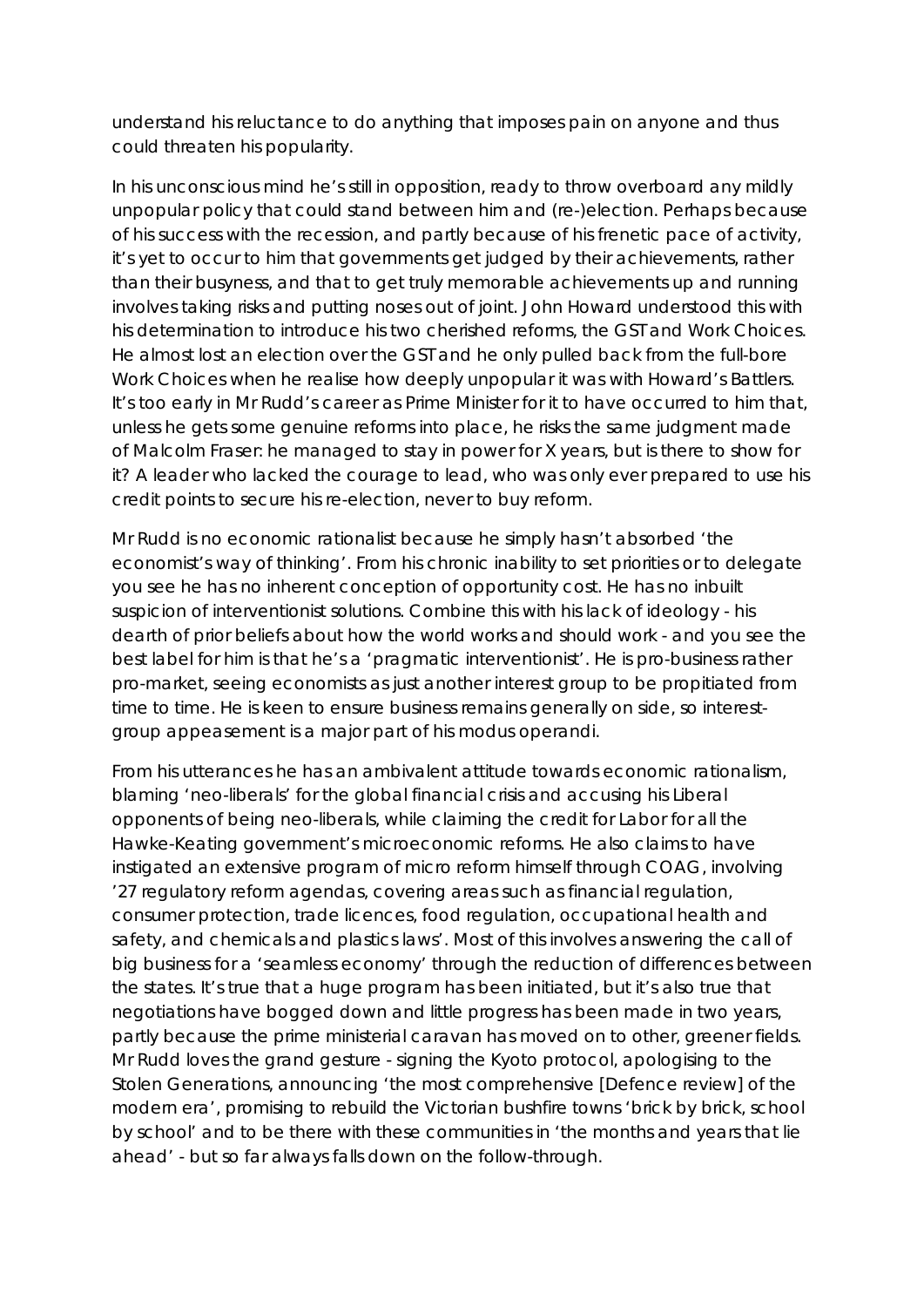Much has been made of Mr Rudd's policy wonkery and commitment to process, but there's precious little of value to show for it. The truth is that, because of his inability to set priorities and delegate, his interest in every policy consideration hasn't improved the quality of decisions. Rather, his obsession with personally approving every detail has produced a behind-the-scenes shambles, where decisions pile up waiting for his attention, unreasonable demands are made on public servants, everything runs late and policy elements are thrown together at the last minute. While Mr Howard kept a tight rein on policy decisions, he didn't usurp the role of his ministers the way Mr Rudd does. The cabinet has become a rubber stamp for decisions made by Mr Rudd's kitchen cabinet, the Strategic Priorities and Budget Committee, composed of himself, Julia Gillard, Wayne Swan and Lindsay Tanner. There are even suggestions that the other three merely get to comment on the propositions Mr Rudd brings to this committee.

It's become much clearer that it's politics Mr Rudd is on about, not good policy. Presumably, much of his obsession with detail is directed to getting the politics right. Smart leaders try to starve their political opponents of oxygen by purporting to ignore them; Mr Rudd can't resist criticising and baiting his opponents at every opportunity, often with a phony appeal for bipartisanship. What he doesn't seem to have realised is that by debating the Opposition's criticisms, he brings them more media attention than they'd otherwise get. Hence the seriousness with which the press gallery has taken the Opposition's carry-on about deficits and debt, and the illinformed claim that the planned fiscal stimulus needs to be curtailed.

Mr Rudd is even more obsessed with dominating the 24-hour news cycle than Mr Howard was. The motive is to keep the initiative away from the Government's critics, give the appearance of ceaseless devotion to duty and keep the media so busy they don't have time to hunt out their own stories - such as why promises haven't been kept or why policies aren't delivering. The main instrument is to produce a continuous stream of (usually pretty minor) 'announceables'. The price of this media management is that it wastes the time of bureaucrats, distracts the attention of ministers and gives spin doctors primacy over policy wonks.

Mr Rudd is not a Labor animal. He has no powerbase within the party, no union links (or much sympathy with unions), no great factional support and no mates. His undoubtedly strong support within the party at present is based purely on his political success; he enjoys little affection or loyalty. But even on this he is stretching the forbearance of his party with his delight in giving jobs to the Liberal boys. At one level this is a clever political tactic, wrong-footing his opponents and increasing his apolitical appeal to wayward Liberal and swinging voters. It's saying: I can't be such a bad manager if all these big-name Liberals are happy to work for me. At another level, however, it's storing up trouble for the future. If your modern Labor politician is, like Mr Rudd himself, less driven by a desire to implement traditional Labor policies and more attracted to attaining and enjoying the spoils of office, then Mr Rudd is advancing how own enjoyment of power at the expense of his underlings' advancement. It's something they will remember when the day comes that Mr Rudd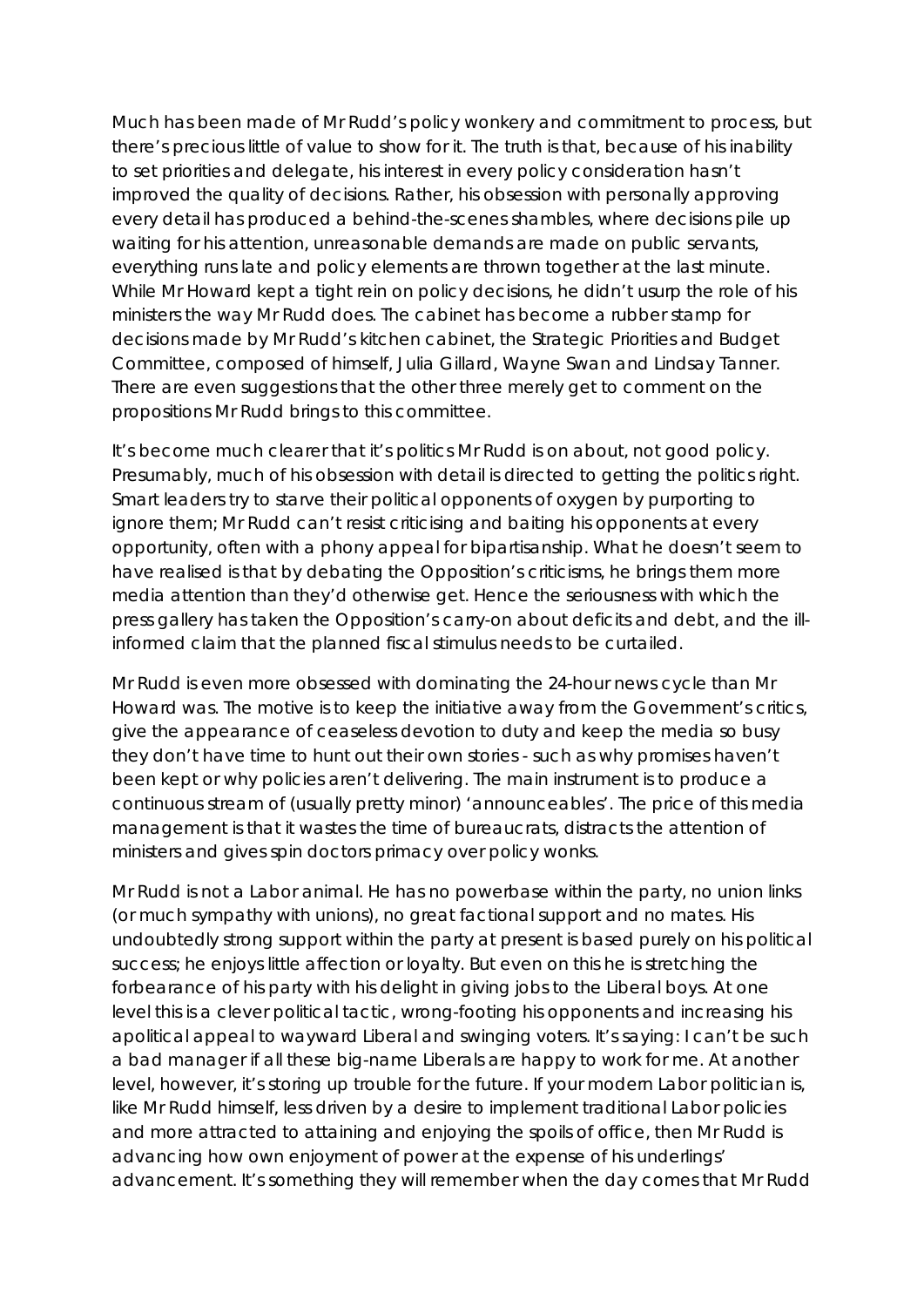loses his winning touch. The other point is that his willingness to appoint people whom he has criticised so heavily in the past, and the alacrity with which they accept the offer to work for a Government they have branded as incompetent, exposes the phoniness of much political rhetoric.

# **Rudd Government's second year**

Mr Rudd's first year involved the commissioning of a huge number of inquiries; his second year has involved the receiving of many of those reports without many decisions about implementing their recommendations. So far there's been a lot of talk and a lot of spending, but not much reform.

A few weeks back Lindsay Tanner offered a list of reforms in which, he said, 'substantial progress has been made'. His list included: developing a national trade licensing system, improving processes in the regulation of the construction industry, improving environmental assessment and the development of a national construction code.

Of course, you could argue that for much of the year the Government had its hands full responding to the global financial crisis. I think it did a very good job on this, not just in the alacrity and Treasury-provided skill with which it applied fiscal stimulus, but also in the cleverness with which it managed business and consumer confidence - a key element in making the recession so mild. Oppositions have to find things to oppose, but I suspect an element in the Opposition's disapproval of the fiscal stimulus was resentment that Labor had used the good budgetary position it inherited from the Libs to spend a lot of money and buy a lot of popularity in the name of staving off recession.

There's something in this. If you look carefully at the stimulus packages you see telltale signs of political as well as economic calculation. The first cash splash, for instance, was supposed to be aimed at those welfare recipients so creditconstrained that they were highly likely to spend all the cash without delay. How then do you explain the decision to exclude people on unemployment benefits from the bonuses, while including self-funded retirees? Political considerations explain it easily. Dole recipients were also left out of the second cash splash. And what about the decision to build a new building at every primary school in the country, whether public or private? It can be readily defended as spreading the stimulus to the building industry far and wide, but consider the political attractions.

This year's budget wasn't bad, but wasn't particularly good. Its main measure was an excessively generous increase in pensions. This seemed largely politically motivated because age pensioners are hardly the most needy welfare recipients, and steps were taken to limit the flow-on to the more needy but less politically powerful sole parents and people on the dole. This measure was hugely expensive, with the cost growing each year forever. True, this cost was largely offset by five measures - including the phasing up of the age-pension age, and the cutbacks in salary sacrifice for superannuation - which could be classed as reductions in middle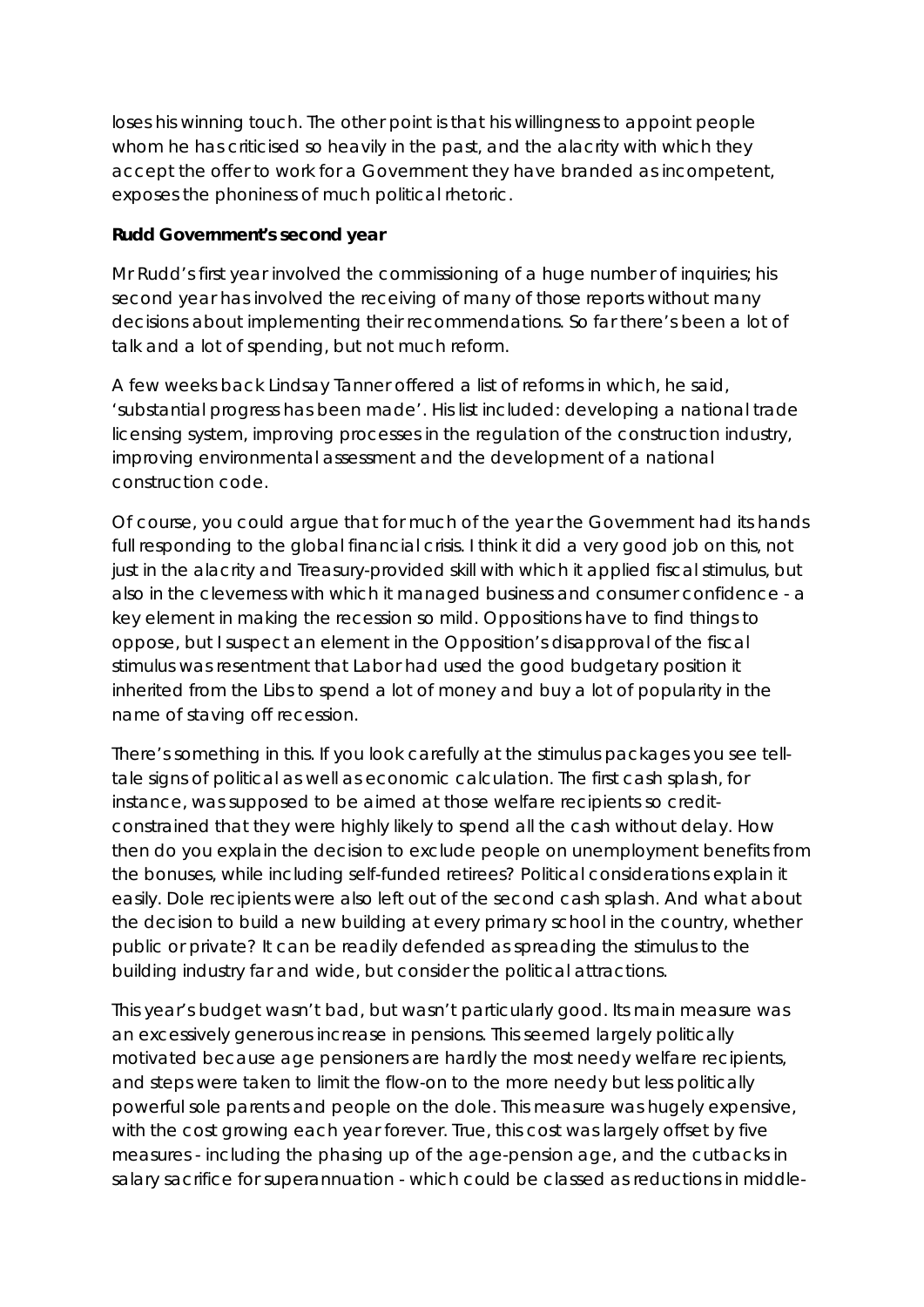class welfare. Well done. Only problem is, whereas these reforms could have been used to undo some of the spending and tax-cut extravagance of the Howard years and thus help get the budget back into surplus, they were in a sense 'wasted' on helping to pay for a new extravagance of the Rudd Government.

# **The year ahead and tax reform**

Aside from the election, the two big economic issues for 2010 will be the budget and the Government's response to the report of the Henry taxation review. Despite the imminence of the election, I expect the budget to be a restrained affair, with any new spending programs covered by savings elsewhere. Total government spending in 2010-11 is likely to fall in real terms - for the first time in 20 years - because of the planned withdrawal of stimulus. The Government will have a terrible struggle to achieve its commitment to limit its real spending growth to 2 per cent a year, but not in the election year.

Turning to the tax review, although it's due to report to the Government before Christmas, the Government isn't likely to make its report public until February or March next year. Even so, we have an idea of what to expect.

The report is intended to lay out a blueprint for the direction of reform over the next 25 years, to act as a guide to governments in their day-to-day decision-making. Would some particular decision move us towards or away from the ideal destination we are hoping to reach eventually? So although the report may include some popular proposals the Rudd Government could implement before the 2010 election, and some which it could promise to implement in its second term, it will also contain controversial proposals the Government is likely to disavow. This was the initial fate of the Asprey report of 1975, which included such obviously politically impossible recommendations as the introduction of a capital gains tax, a fringe benefits tax, a dividend imputation scheme and even a goods and services tax. Dr Henry is hoping to produce the next Asprey report.

As always, the report will focus on improving the pursuit of the three objectives of good tax design: efficiency, equity and simplicity. But it will be looking for reforms that, while increasing allocative efficiency, can also be advocated as increasing fairness. For instance, the 50 per cent discount on the tax on capital gains can be criticised as distorting taxpayer choices, but it can also be criticised as unfair because such a high proportion of all capital gains are enjoyed by a handful of high income-earners.

Often, simplicity is the objective that loses out in the effort to find better trade-offs between equity and efficiency. But not this time. Dr Henry has long been concerned about the growing complexity of the tax law and the greater risks this generates for those (generally poorer) taxpayers who lack access to good advice. He is determined to strike a blow for simplicity, which he believes will also increase fairness. A major gain for simplicity would be achieved if, rather than continuing to have to run to the expense of paying a tax agent to prepare their annual tax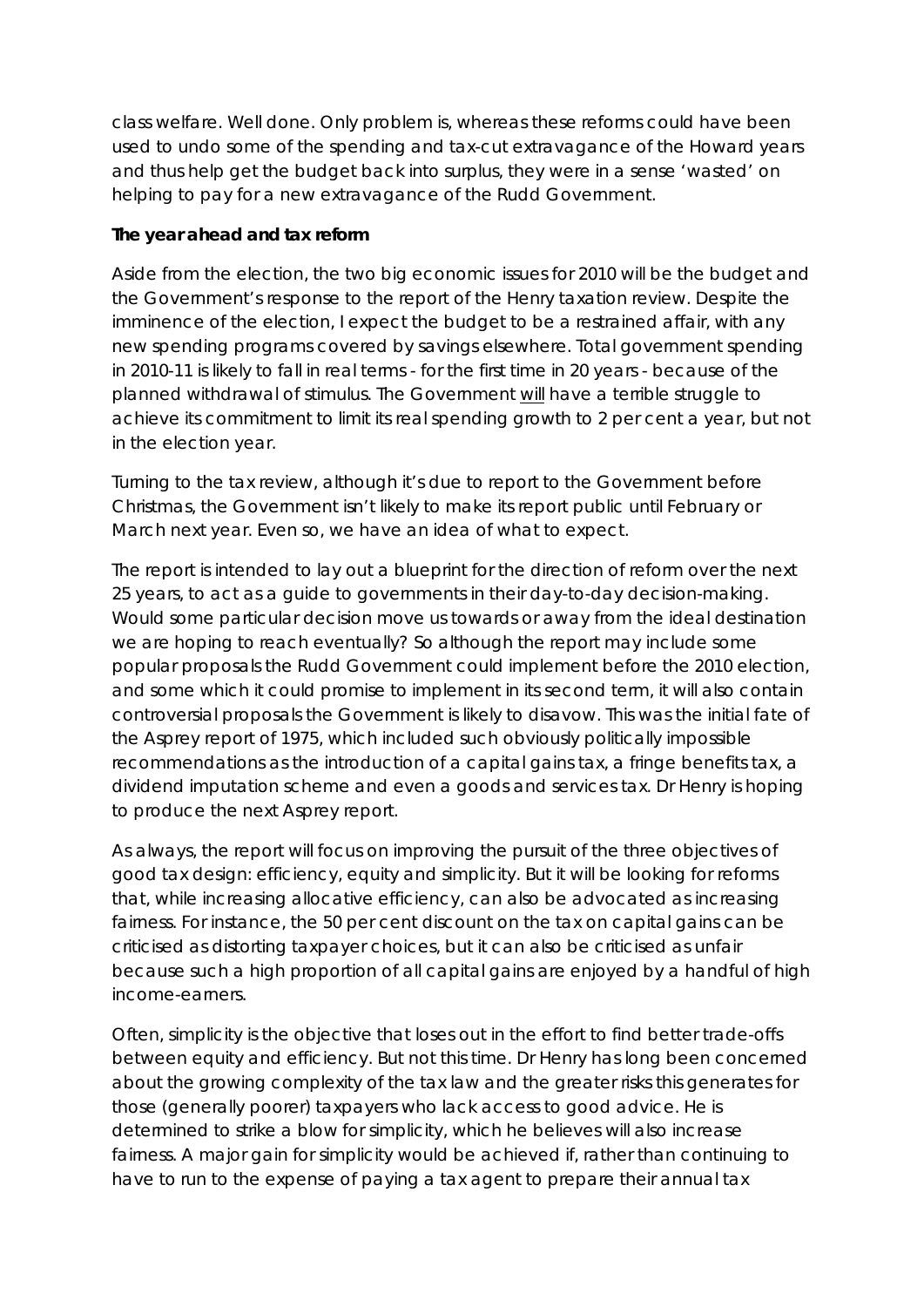returns, most people were able to submit a pre-filled return just with a few clicks of a mouse.

The great workhorse of tax reform is the maxim: broaden the base to cut the rate. So we can expect to see plenty of examples of the report proposing that exemptions and special deductions from a particular tax be reduced so as to finance a general reduction in the rate of the tax. Both sides of such a reform could be expected to reduce the tax's distortion of producers' and consumers' choices. One example could be rationalising the differing rates of tax on different forms of alcohol, without that leading to any increase in overall receipts from alcohol taxes.

Until now, a guiding principle of tax reform has been the ideal of 'comprehensive income taxation'. This is the notion that a dollar of income is a dollar of income, so it should be taxed at the same rate regardless of how it is derived - from work, profits, dividends, interest, rent or capital gain. Sometimes the comprehensive ideal is seen in terms of nominal income but, it should really be based on real income - meaning that allowance should be made for the inflation-compensation component of interest income and capital gains. However, Dr Henry has noted that the comprehensive income ideal has fallen out of favour with tax economists around the world, implying that it will be abandoned in the report in favour of a dual tax system, where there is one rate scale for earned (work) income and a different one for investment income.

In any case, the comprehensive income tax ideal has, in practice, been honoured in the breach. Income from the different ways of saving is taxed at radically different rates because of a multitude of special arrangements. Dr Henry calculates that, at present, for a middle income-earner on a nominal marginal tax rate of 31.5 per cent, the real effective marginal rate of tax is minus 40 per cent for saving through superannuation, zero for saving through paying off owner-occupied housing and plus 54 per cent for saving through bank accounts. The tax rate on saving through ownership of rental property is plus 24 per cent if the property is owned outright, but minus 22 per cent if negatively geared. The tax rate on saving through listed Australian shares is plus 10 per cent if the shares are owned outright, but minus 35 per cent if negatively geared. I doubt if Dr Henry would be pointing to these hugely anomalous results if he wasn't intending to propose that something be done about them.

The report is likely to recognise the need to ensure Australia attracts sufficient foreign investment to meet its continuing investment needs, but seems likely to recommend only a small reduction in our present company tax rate of 30 per cent. It may recommend an increase in the resources rent tax on mining companies.

On superannuation, where the present concessional taxing arrangement greatly favours those on higher marginal tax rates (that is, those who already have the greatest capacity to save), the report is likely to recommend arrangements that redirect more of the tax benefit to those on lower marginal rates. It may also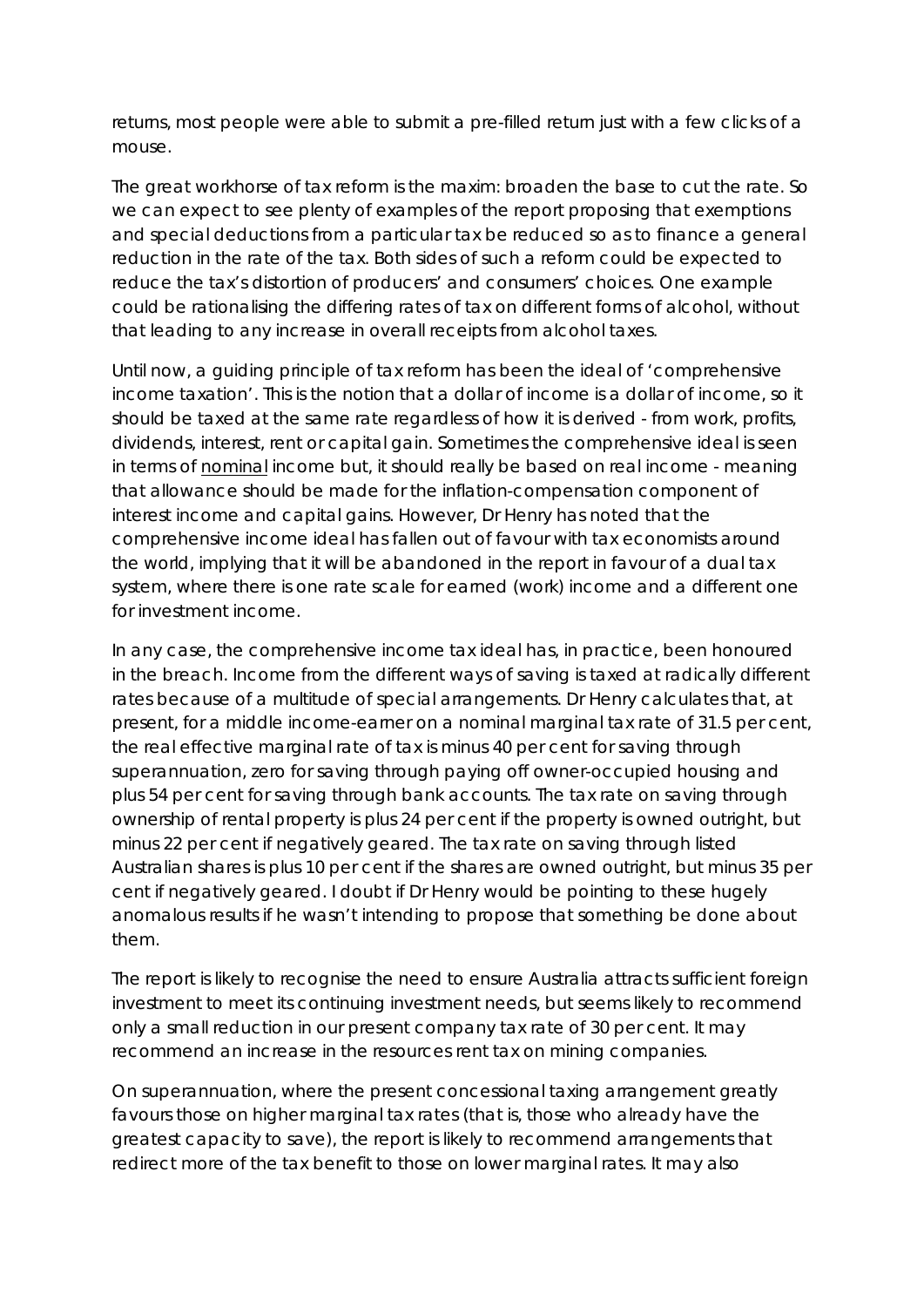propose phasing up the age at which people are able to access their super savings from the present 55 years (with the ability to receive benefits tax free at 60 years) to align with the recent decision to phase up the age for age-pension eligibility to 67.

With the cut-in point for the top personal income-tax rate of 46.5 per cent having been lifted to \$180,000 a year - so that now only 2 per cent of taxpayers are subject to the top rate - the report is not likely to recommend the top rate be lowered.

The report will also recommend reform of state taxes. It may propose that steps be taken to harmonise the tax bases (including tax-free thresholds and exemptions) and possibly rates between the states. It is unlikely to propose the abolition or reduction of payroll tax - which is essentially similar in its effects to the goods and services tax - although it may propose national harmonisation, with a lower tax-free threshold in exchange for a lower tax rate. The report may recommend the removal of stamp duty on insurance policies, but it won't recommend removal the of stamp duty on property conveyancing for as long as the family home remains exempt from capital gains tax.

Finally, Dr Henry is very concerned about environmental issues and the need to internalise to the price system the external costs of environmental degradation. To this end, it seems clear he will propose the introduction of graduated road user charges - congestion pricing - to replace fuel tax and registration fees.

### **Observations on monetary policy**

It's been another bad year for business economists and markets in their attempts to second-guess the Reserve Bank's rate adjustments. It was a year in which people forgot a lot of the Reserve-watching rules we were supposed to have learnt a long time ago. Most people spent most of the year on the wrong tram in terms of their expectations, even though they were switching trams. People spent the first part of the year expecting a lot more easing than eventuated, then the second part expecting more tightening than eventuated. People have trouble picking the turning points - the point where easing stops and then the point where tightening starts, or vice versa - but then when they finally pick up the new trend they go overboard and get the pace wrong, expecting a lot more a lot sooner than eventuates.

A big part of the trouble the market has interpreting the Reserve's utterances arises from its self-absorption. It interprets the Reserve's remarks from its own perspective rather than the perspective of the speaker. Because the market is always forwardlooking, it assumes that when the governor talks about not being 'too timid to lessen the stimulus in a timely way' he must be talking about the future, when, being a bureaucrat concerned with explaining and justifying the recent decision to get on with lessening the stimulus (a move some business economists criticised as premature), he was talking about the past. The market may be focused on the future, but bureaucrats find it much easier to talk about what they've done, rather than what they intend to do. In that particular episode, some people were saying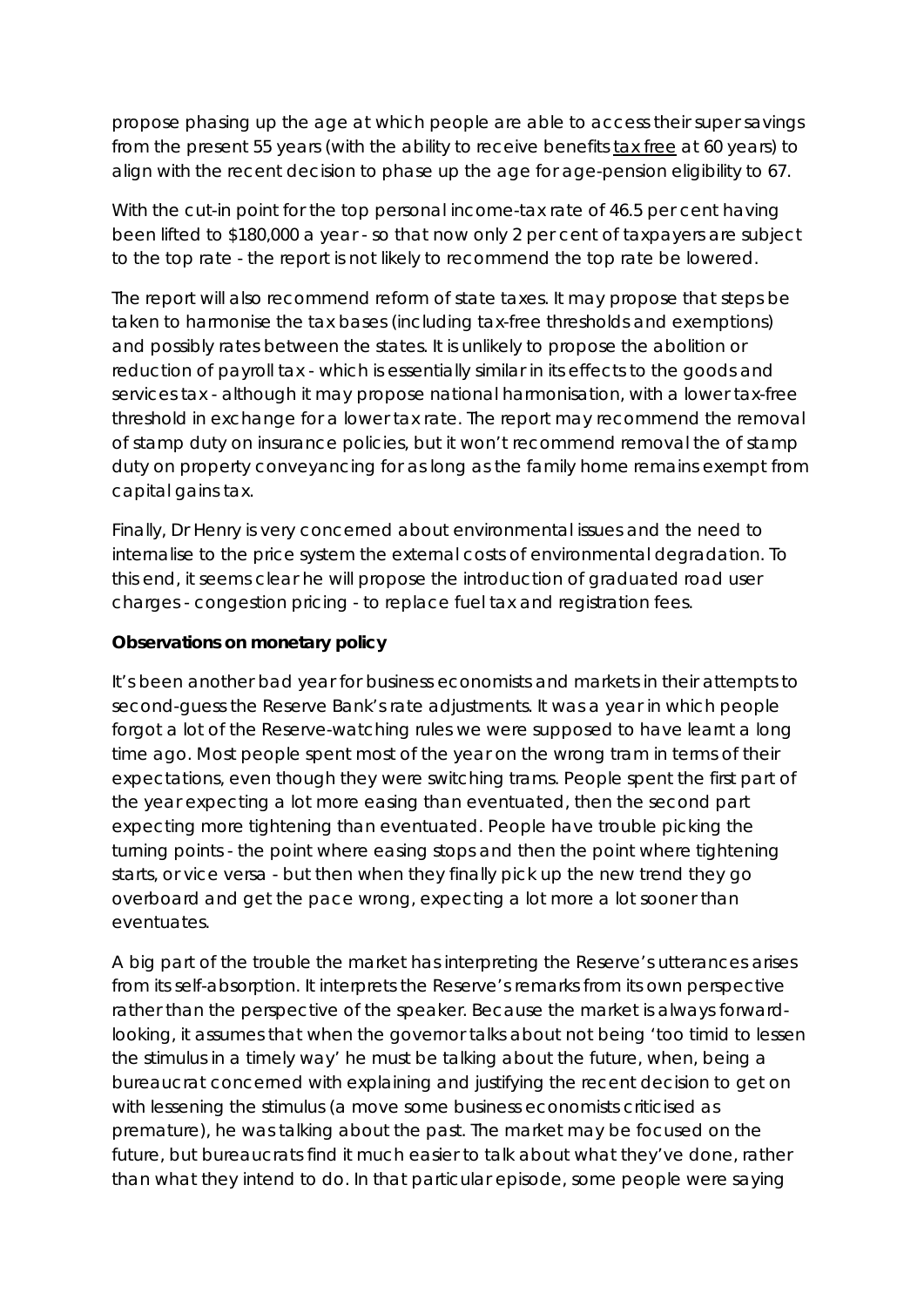that by next month the case to start tightening would be clear, but if it was already that close to being clear, why wait? The board didn't.

Having said that, I have to add that the Reserve is far from adept at sending clear signals to the market. As a professional communicator I have a simple rule: if the punters take the wrong message from what you say, it's always your own fault. You'd think the Reserve would have learnt by now that its backward-looking selfjustifications were often taken to be hints about the future and would know to label those justifications more carefully.

But there's also inconsistency in the Reserve's behaviour. For some months it kept repeating that its reduction of monetary stimulus would be 'gradual', but its action last week in making an unprecedented three rate rises in a row leaves me at a loss to know what meaning it intended us to attach to the word 'gradual'. Was it just a signal that it didn't intend to tighten in steps of 50 or 100 basis points? I suspect the truth is that, for reasons undisclosed, it decided to throw 'gradual' overboard.

Turning to the outlook for 2010, the Reserve will be seeking to manage the economy in a new expansion phase. Earlier this year, when the governor was seeking to prepare people for the commencement of a new tightening phase, he spoke often of the need to start moving the stance of policy 'towards' neutral, but the media usually reported this as 'to' neutral. There's an important distinction between 'towards' and 'to'. But whether that distinction will turn out to have any content I wouldn't be sure.

Since the Reserve will be responding to the data as they roll in - and this year has reminded all of us how appallingly bad we are at predicting what data will roll in it's certainly possible that, by this time next year, the stance of policy will be back to neutral or even on the tight side. But for this to happen, the economy would need to be growing very strongly - well above trend - and underlying inflation's return to the middle of the target range would have to have faltered.

Last year I observed that when interest rates are a long way from neutral - in either direction - you probably shouldn't stay there for long. I think this attitude has been an important part of the governor's thinking this year, as reflected in his references to the need to end the emergency setting of rates now the emergency has passed. Against this, you might have thought that when he judges the emergency component to have been withdrawn he would pause for some months while deciding when he judges a continuation of the tightening to be warranted. But whether the Reserve ends up sticking to this logic is anyone's guess.

As rates rise during the year the question of just where neutral is will become more important and it's possible the Reserve will feel the need to offer more guidance on the question than it has. So far, the governor has declined to nominate a figure, except to say that the long-run average cash rate is between 5 and 6 per cent. I usually take this to mean the neutral rate is 5.5 per cent, near enough, but there's an argument to say it should be lower than it was if the banks' spreads above the cash